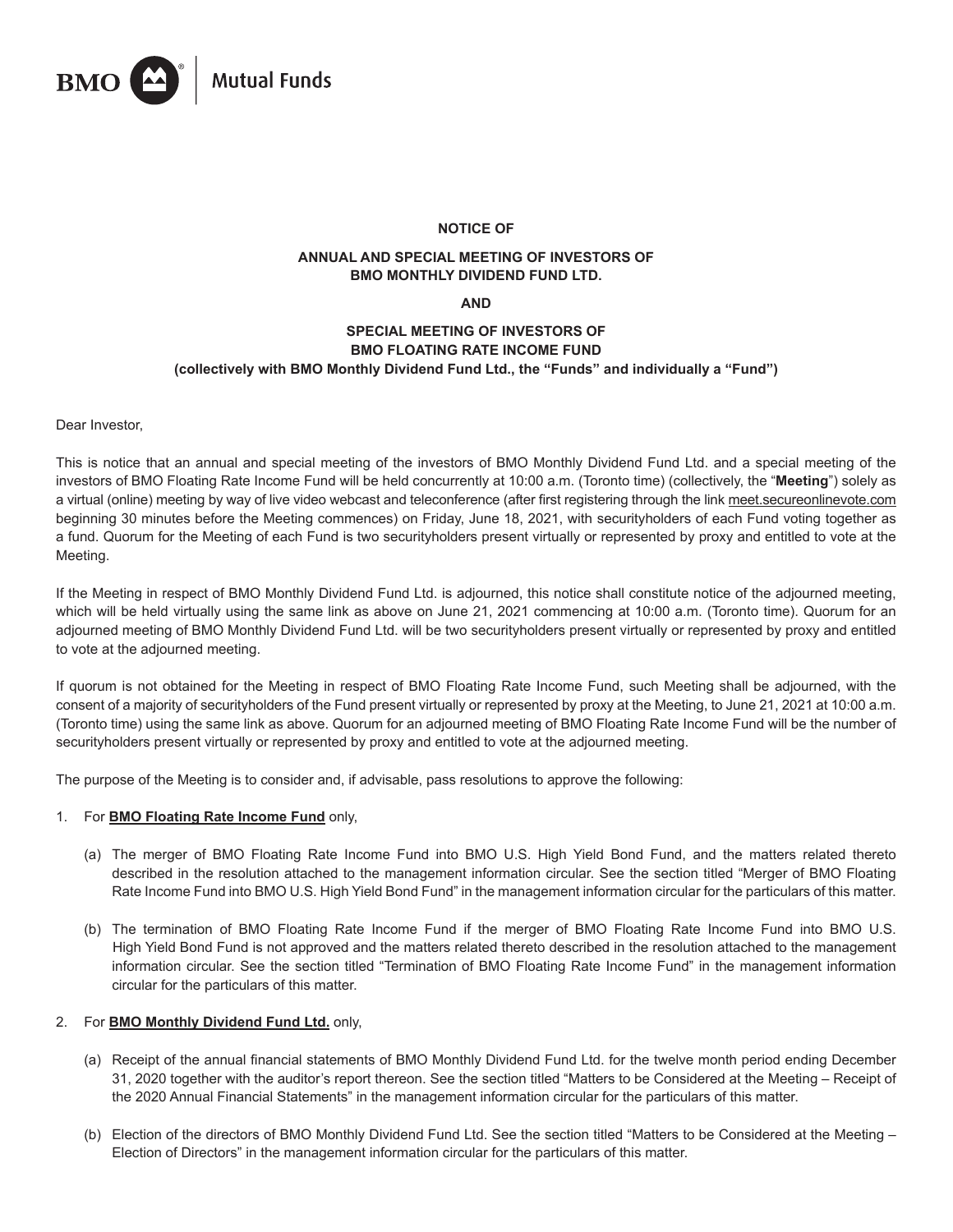- (c) Appointment of PricewaterhouseCoopers LLP as auditor of BMO Monthly Dividend Fund Ltd. for the ensuing year and authorizing the board of directors to fix the auditor's remuneration. See the section titled "Matters to be Considered at the Meeting – Appointment and Remuneration of Auditor" in the management information circular for the particulars of this matter.
- (d) The merger of BMO Monthly Dividend Fund Ltd. into BMO Dividend Fund and the subsequent dissolution of BMO Monthly Dividend Fund Ltd., along with the matters related thereto, including the amendment of the articles of BMO Monthly Dividend Fund Ltd. to effect the merger, all as described in the resolution attached to the management information circular. See the section titled "Merger of BMO Monthly Dividend Fund Ltd. into BMO Dividend Fund" in the management information circular for the particulars of this matter.
- 3. For each of the Funds, to transact such other business as may properly come before the Meeting.

# *There will be no presentation of the annual financial statements of BMO Monthly Dividend Fund Ltd., and no discussion of the investment portfolio and performance, of the Funds at the Meeting.*

A complete description of the matters to be considered at the Meeting are set out in the management information circular. The text of each resolution authorizing the matters referred to in paragraphs 1(a), 1(b) and 2(d) is set out in Schedule "A" to the management information circular.

# **Websites Where Meeting Materials are Posted**

We remind you to review the management information circular available on our website at www.bmo.com/gam/ca, at www.SecureOnlineVote.com and at the website of the System for Electronic Document Analysis and Retrieval (SEDAR) at www.sedar.com before voting. The materials will remain available on our website for one year after the date of this notice.

### **Voting**

You may vote your securities of the Funds by mail, fax, online or by attending the Meeting virtually via the live video webcast and teleconference. Please refer to the directions on your proxy form for instructions on how to vote using these methods. **Securityholders are strongly encouraged to submit their votes or proxy forms ahead of the Meeting.**

Securityholders who are entitled to vote, but are unable to attend the Meeting virtually via the live video webcast and teleconference, are requested to exercise their right to vote by completing, dating, signing and returning the enclosed form of proxy in the enclosed envelope or by fax to 1-888-496-1548 so that it arrives at least 48 hours (excluding Saturdays, Sundays and holidays) before the start of the Meeting or any adjournment. An addressed prepaid envelope has been provided for your use. Alternatively, securityholders may vote online at www.SecureOnlineVote.com using the control number listed on the accompanying form of proxy.

#### **Notice and Access**

Pursuant to exemptive relief, we have opted to use a notice-and-access procedure to reduce the volume of paper in the materials distributed for the Meeting. Instead of receiving a printed copy of the management information circular with the enclosed form of proxy, you have received this notice outlining the procedures for accessing the management information circular online or requesting a paper or electronic copy to be sent to you free of charge. For more information about the notice-and-access procedure, please contact us toll-free at 1-800-668-7327.

# **How to Obtain a Copy of the Meeting Materials**

You can request that we send you a copy of the management information circular:

- by e-mailing us at clientservices.mutualfunds@bmo.com;
- by calling us toll-free at 1-800-668-7327; or
- by writing to us at BMO Investments Inc., 250 Yonge Street, 7th Floor, Toronto, Ontario M5B 2M8.

If we receive your request for a copy of the management information circular before June 11, 2021, being 5 business days before the Meeting date, the material will be sent to you within 3 business days of receipt of your request. If we receive your request on or after June 11, 2021 but before the date of the Meeting (or any adjournment), then the management information circular will be sent to you within 3 business days of receipt of your request, but you may not receive the materials prior to the date upon which you must return your form of proxy.